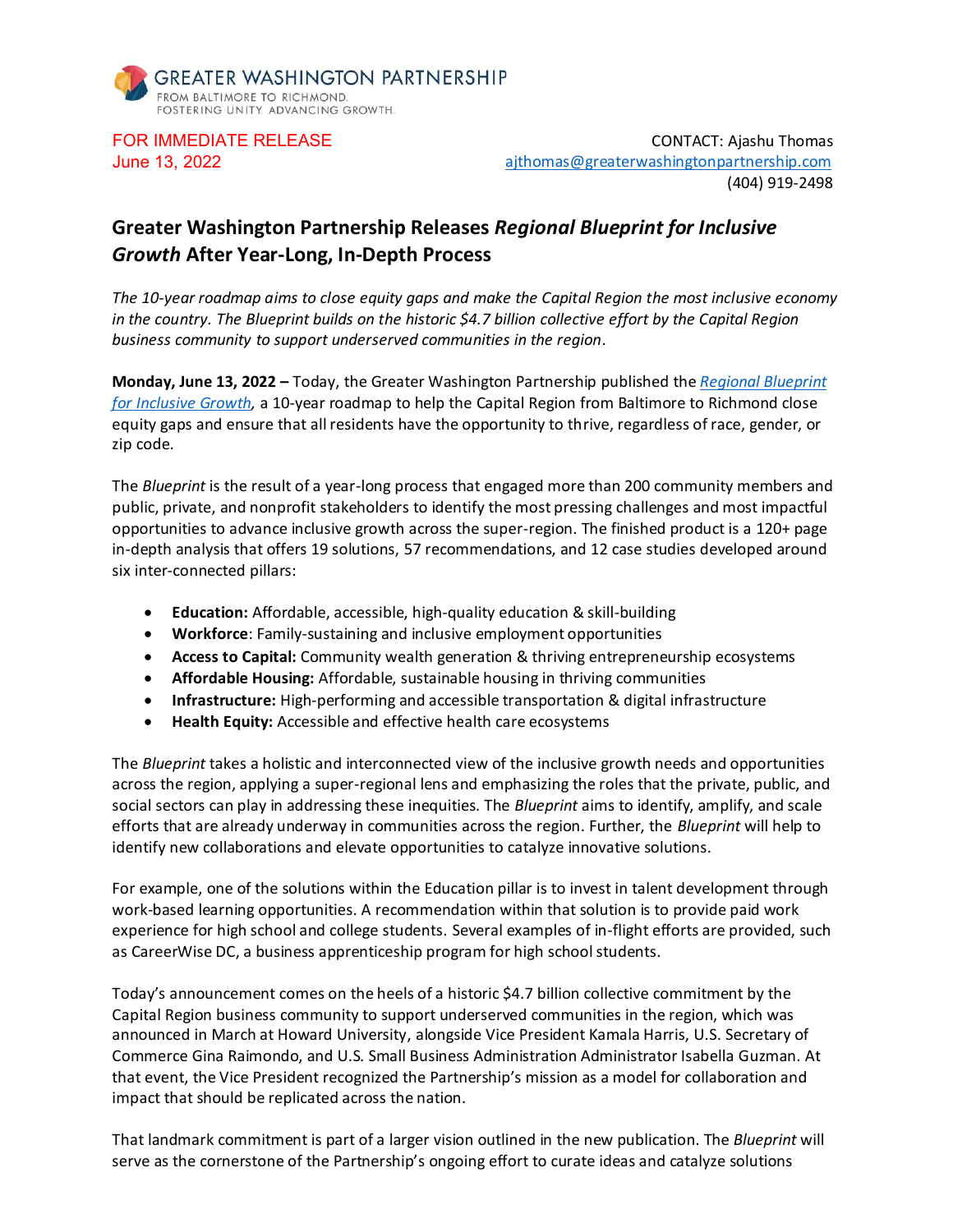

across sectors, creating an inclusive economy that works for everyone. It is designed for and by the region and will serve as a guidepost and call-to-action for private sector engagement with the public and social sectors to address economic inequalities.

"Through cross-sector collaboration and leadership we have the opportunity to create transformational change throughout our communities," said **Jason Wright, President of the Washington Commanders and Co-chair of the Inclusive Growth Strategy Council**. "The *Blueprint's* business-oriented approach for area stakeholders harnesses a combination of advocacy, resource sharing, financial investments, and organizational change that will pave the way for everyone in our region to succeed."

The Partnership defines inclusive economic growth as growth that creates a prosperous, equitable, and resilient society for people of all backgrounds and incomes, particularly for those facing the greatest barriers, by broadly expanding economic opportunity and enhancing quality of life across the Capital Region. The *Blueprint* is the culminating effort of the Inclusive Growth Strategy Council, a coalition of more than 45 business leaders that was launched in April 2021. Co-Chaired by Jason Wright and Sheila Johnson (CEO, Salamander Hotels & Resorts), the Council was created to identify and address near- and long-term inclusive growth needs and opportunities for the region to achieve a sustainable, equitable, and thriving economy.

"The Capital Region abounds with committed leaders, diversity, resilience, ingenuity, and dynamism," said **Francesca Ioffreda, Vice President for Inclusive Growth and Talent Initiatives at the Partnership**. "With our unique constellation of assets – from academic institutions to Fortune 500 companies, the federal government and hundreds of community-based organizations – the Capital Region is poised to be a national model for collective efforts that can drive equitable economic development and shared prosperity for all."

The Partnership recognizes inclusive growth as a moral and an economic imperative. Inclusive economies create a better economic future for everyone, helping to harness local potential, build resiliency, and attract talent and investment. A McKinsey & Company study commissioned by the Partnership estimated that closing the racial wealth gap in the Capital Region alone has the potential to unlock \$35-50 billion in GDP by 2028. To successfully address the region's economic disparities, collaborative efforts that leverage the breadth and depth of resources and experience across sectors are critical.

**"**Collaboration is vital to creating real change across the region," said **Sheila Johnson, Founder and CEO of Salamander Hotels and Resorts, and Co-chair of the Inclusive Growth Strategy Council**. "By working together to create a prosperous, equitable, and resilient society for people of all backgrounds and incomes, we can ensure that our region and our communities will thrive for generations to come."

The Partnership has a history of developing collaborative, long-term, action-oriented guides for the Capital Region. In 2017, the Partnership published the *Capital Region Blueprint for Regional Mobility*, a 10-year agenda for working together to make tangible progress on transit-oriented priorities, with specific actions that regional public leaders and private employers can take to create a 21st century transit system.

"Dedicated leaders and organizations across the region have a long history of fostering inclusive growth," said **Tony Pierce, Partner in Charge of Akin Gump Strauss Hauer and Feld LLP's Washington, DC office, and Chair of the Partnership's Inclusive Growth Board Committee**. "The *Blueprint* will help harness the strength of the business community to deepen and scale efforts that create meaningful economic opportunities."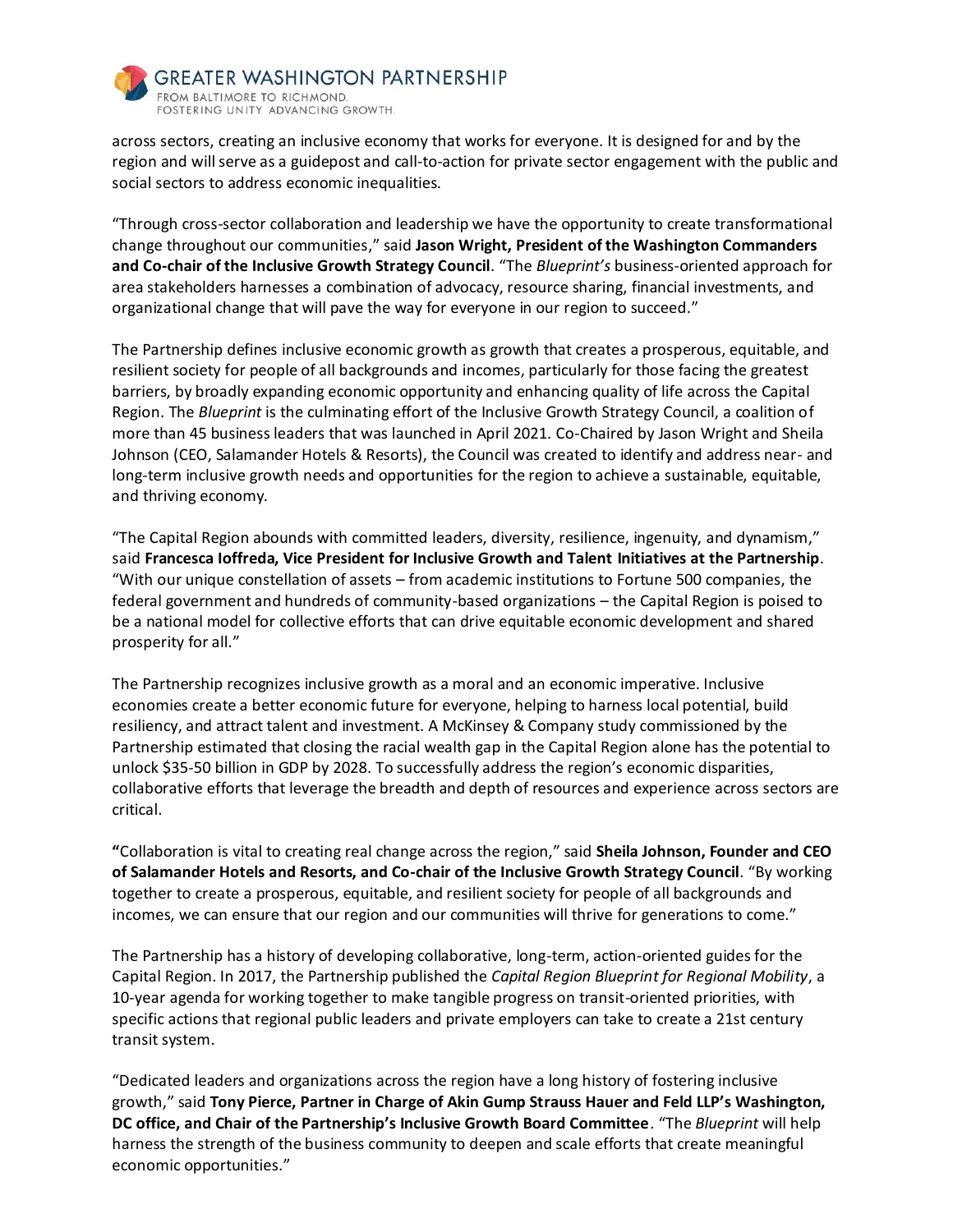

Doubling down on the Vice President Harris' declaration, the Partnership believes that inclusive and equitable development should be at the forefront of decision-making for every business, government, and community organization across the region; our region's future success depends on it.

## **Supporting Statements**

"Closing the racial wealth gap and increasing underserved communities' ability to access capital has long been a top priority of mine, and I'm glad to see the private sector, led by the Greater Washington Partnership, leading a coordinated effort in the Capital Region," said **U.S. Senator Mark R. Warner from Virginia.** "The release of this *Regional Blueprint for Inclusive Growth* is a great step towards building on the commitments from the business community made earlier this year, and I hope private entities will continue to collaborate across sectors and engage on coordinated approaches to close the racial wealth gap."

"The Greater Washington Partnership's *Blueprint* is the type of long-term, cross-sector investment required to engineer an inclusive regional economy," said **U.S. Senator Ben Cardin from Maryland**. "Addressing the historic, pervasive barriers that keep underserved communities locked in cycles of poverty will require investments from both the public and private sectors, so I applaud the Greater Washington Partnership for its leadership and work with stakeholders to create a roadmap to success. These investments in education and housing, workforce development, racial equity and access to capital are investments that will benefit every community in the Capital Region for years to come."

"I look forward to seeing the Greater Washington Partnership enact its *Blueprint for Inclusive Growth* in the National Capital Region," said **U.S. Congresswoman Eleanor Holmes Norton from the District of Columbia**. "Striving for equity has been a lifelong priority for me, from serving in Congress to chairing the Equal Opportunity Employment Commission to marching in the Civil Rights Movement. Creating more jobs, building more affordable housing, and improving access to health care are all important initiatives, but it is essential that they benefit everyone."

## *About the Greater Washington Partnership*

*The Greater Washington Partnership is a first-of-its-kind civic alliance of CEOs in the Capital Region, drawing from the leading public, private, and nonprofit organizations committed to making the region from Baltimore to Richmond one of the world's best places to live, work and build a business. Working in collaboration with leaders across our communities, the Partnership connects and leverages the region's extraordinary assets to catalyze inclusive, actionable solutions that strengthen the Capital Region as a leading global center for commerce, innovation, and shared prosperity.*